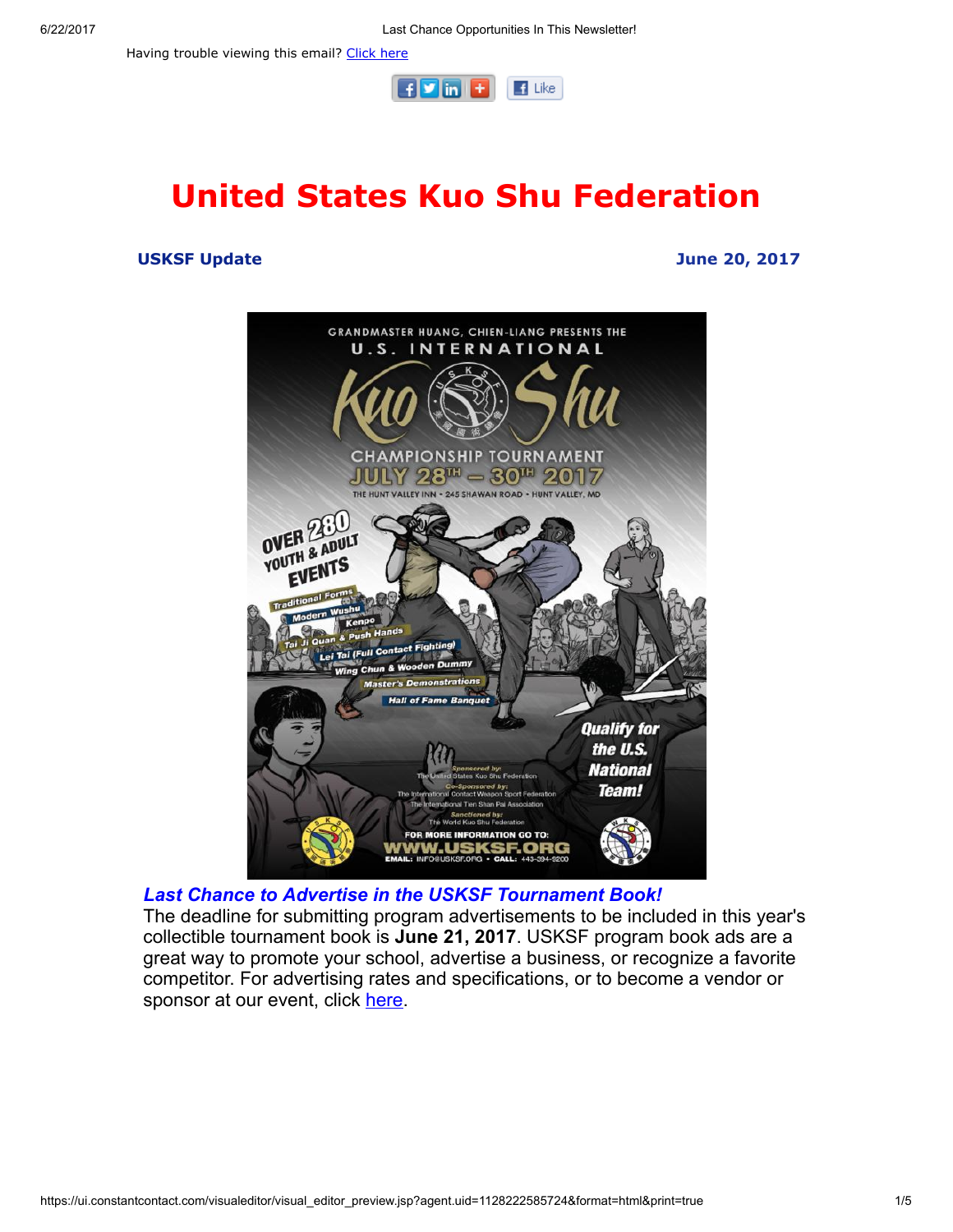

### Registration to Become a TWKSF Certified International Referee Closes on June 25, 2017!

From Sunday, July 23-Friday, July 28, 2017, the TWKSF will conduct an International Referee Training Course at the Baltimore Hunt Valley Inn. This course offers participants instruction in the required skills and attributes necessary to referee and judge events at USKSF and TWKSF sanctioned events, including TWKSF World Tournament competitions. The course is open to both new participants and current referees seeking to advance from Level B to Level A, or Level A referees wishing to complete a refresher course. The deadline to register for the training course is June 25, 2017. Prior to registering, please review the detailed information below:

- The USKSF will book your hotel room for you at our special rate. You will be responsible for room payment upon check-in. Please include the name of your roommate with your registration (2 occupants per room). If you choose to room privately, please indicate that as well.
- Inform us if you are taking the course to obtain Level B (new trainees), Level A (a referee who currently holds a Level B certification), or as a Level A referee taking a refresher course.
- Include your shirt size for your official referee shirt.

To register for 2017 TWKSF International Referee Training, click [here](http://www.wu-kui-tang.com/usksf/registration/welcome.aspx).



Hotel Accommodations and Transportation Requests Rooms at the Delta Hotels Baltimore Hunt Valley Inn are available at a discounted rate during the tournament weekend. To book your room online, click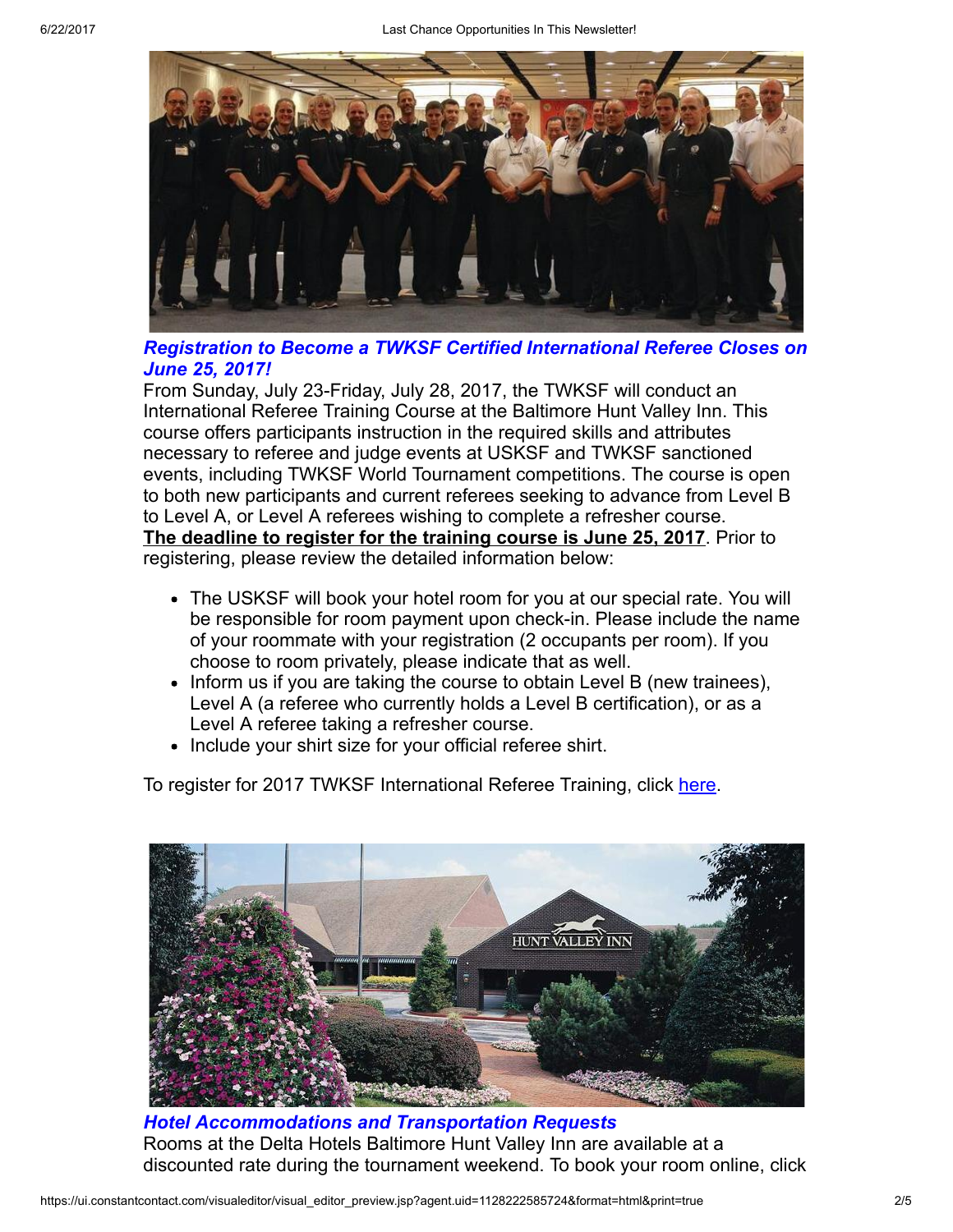[here](http://www.marriott.com/meeting-event-hotels/group-corporate-travel/groupCorp.mi?resLinkData=Kuo%20Shu%20Championship%20Tournament%5Ebwidh%60ks1ks1a%7Cks1ks1b%60135%60USD%60false%604%607/26/17%607/31/17%607/5/17&app=resvlink&stop_mobi=yes). You can also call the hotel at 410-785-7000. Be sure to mention that you would like the discounted rate for the Kuo Shu Championship Tournament. The discounted rate for the event is USD \$135.00 per night plus taxes and fees. Act now before rooms are sold out!

If you need transportation to the tournament site from BWI International Airport, the USKSF Transportation Staff is here to help! At only USD \$10.00 per person, we offer an economical and convenient option to get to the Hunt Valley Inn. For full details on scheduling and access to our online registration system, click [here](https://usksf.org/transportation-and-accommodations/).



#### Event Registration Is Open!

Registration for the 2017 U.S. International Kuo Shu Championship Tournament is now open. At this time, competitors are eligible to choose from over 280 youth and adult events for which to register, including internal and external forms, weapons, light contact, and full contact lei tai fighting. Once again, the USKSF will be sponsoring this event and holding it at the Hunt Valley Inn, a Wyndham Grand hotel located in Baltimore County, Maryland. To begin your online registration, click [here.](http://www.wu-kui-tang.com/usksf/registration/welcome.aspx) To download this year's tournament flyer, click [here](http://usksf.org/the-2017-kuo-shu-tournament-flyer-now-available/).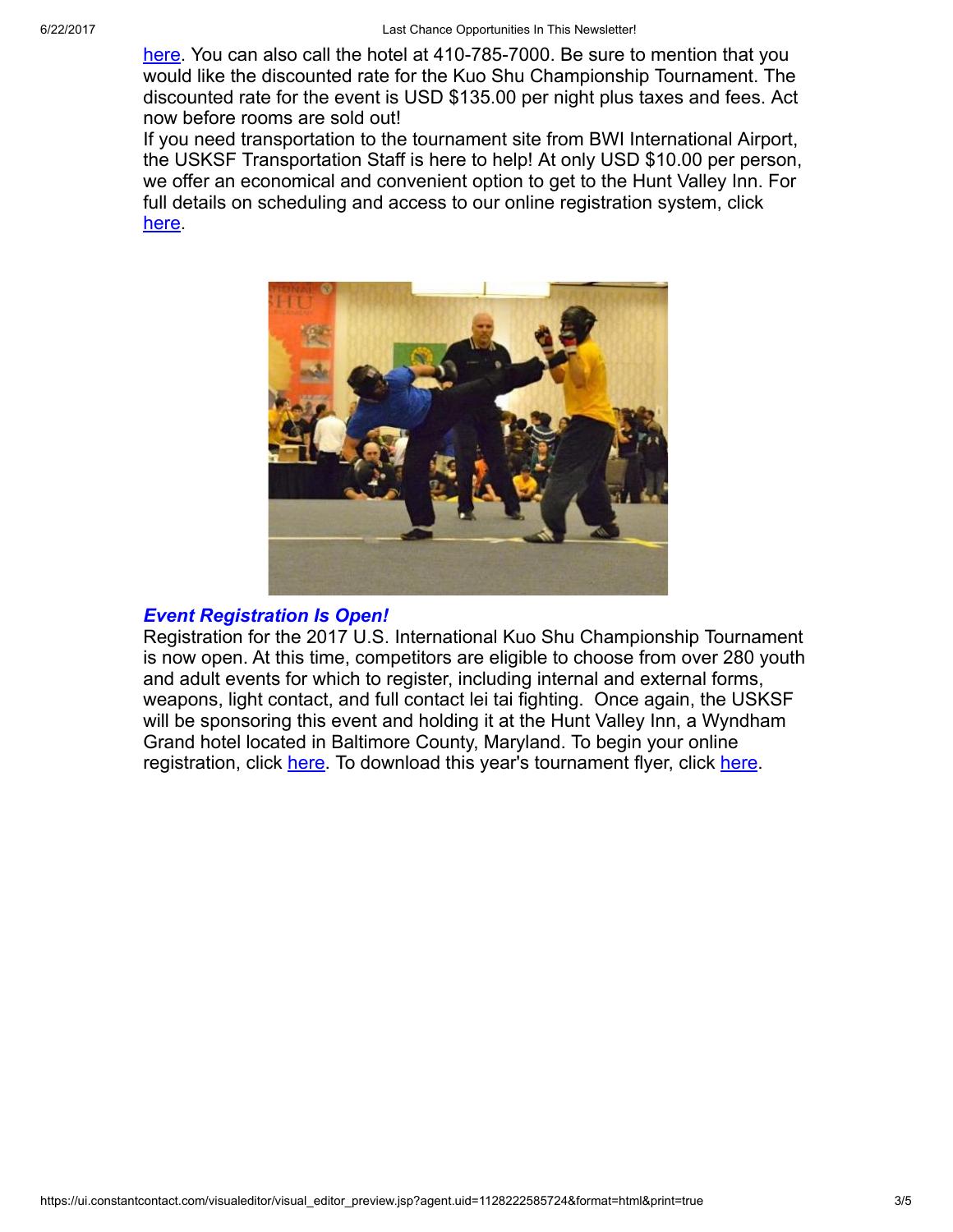6/22/2017 Last Chance Opportunities In This Newsletter!



## Purchase a Membership and Join the USKSF!

Did you know that USKSF members enjoy all of the following benefits?

- \$20.00 discount on your first event at USKSF tournaments
- \$10.00 discount on USKSF instructional seminars
- \$25.00 discount on TWKSF International Referee Training (initial course or renewal)
- \$20.00 discount on USKSF National Judge Certification
- Eligibility to represent the US in TWKSF World Championship lei tai competition
- free gifts with new membership

If you would like to be a member of the USKSF, it's easy! For full details on purchasing a new membership or renewing a membership, click [here.](https://usksf.org/membership/)

## What Did I Miss?

Did you miss a previous email? Do you want to look back at some older information? Now you can! To view archived USKSF newsletters, just click [here](https://usksf.org/usksf-newsletters/). You'll be able to view and download previously published newsletters.

## USKSF on Facebook and YouTube

The USKSF is on Facebook. "Like" our page to stay up to date on the latest news and information from the USKSF.



United States Kuo Shu Federation, P.O. Box 927, Reisterstown, MD 21136-0927